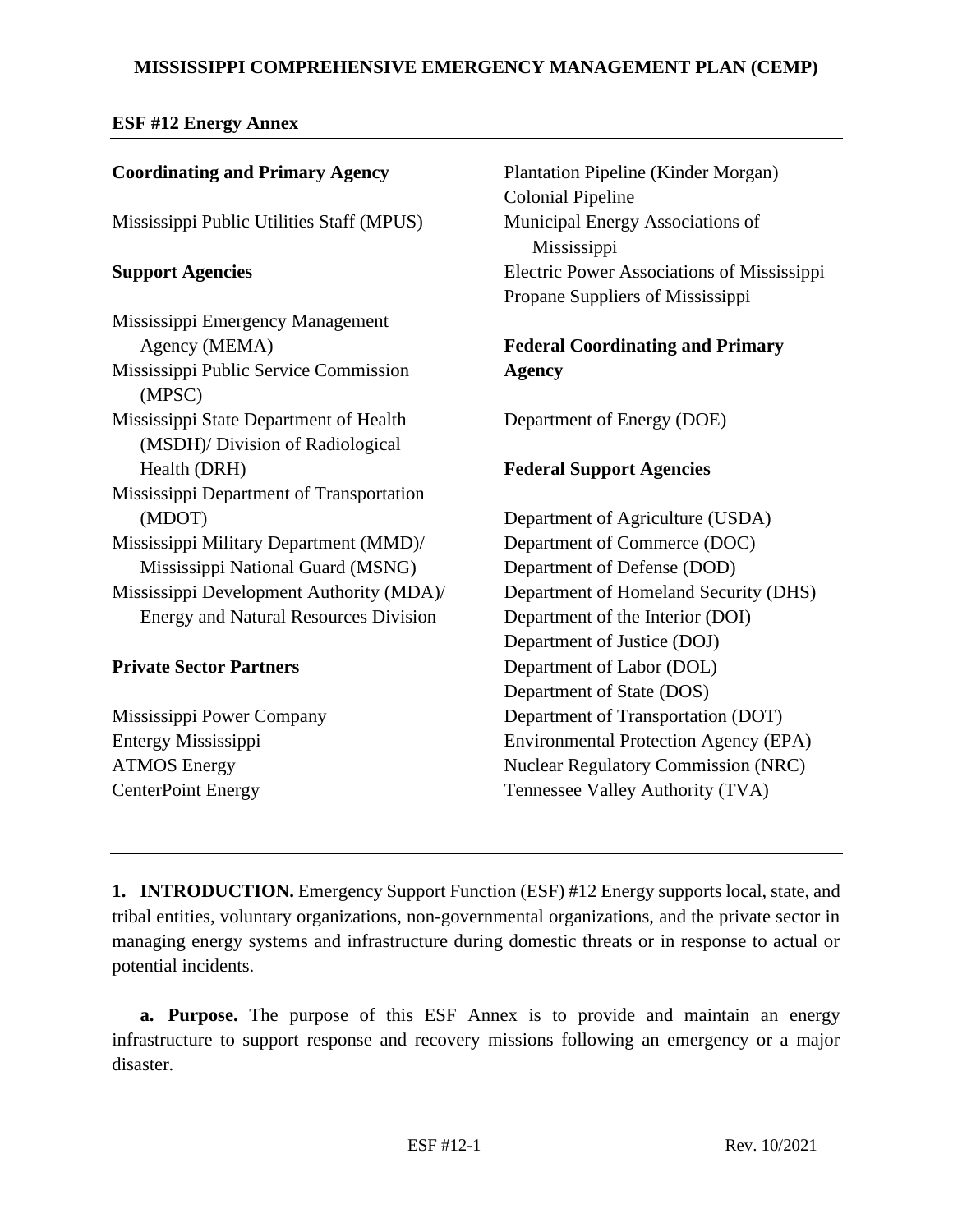#### CEMP – ESF #12 Energy Annex

The success of this effort requires the coordination, pooling, and networking of both available and obtainable energy resources provided by state agencies, local government entities, voluntary organizations, or other providers.

The term "obtainable" means other necessary resources that must be acquired through contract, lease, purchase, mutual aid agreements, or otherwise from outside the inventory or control of participating agencies. These resources may be in such forms as facilities, personnel, equipment, materials, supplies, consulting services, easements, rights-of-way, technical assistance, or others.

**b. Scope.** ESF #12 addresses significant disruptions in energy supplies for any reason, whether caused by physical disruption of energy transmission and distribution systems, unexpected operational failure of such systems, or unusual economic or international political events.

This ESF applies to the producing, refining, transporting, generating, transmitting, conserving, building, storing, distributing, and maintaining energy systems and system components. In this capacity, ESF #12 serves to collect, evaluate, and share information on the impact of energy system disruption and outages as well as on the progress of the energy restoration process, to include projected schedules for restoration of fuel supplies and power, percent completion of restoration, and geographic information on the restoration.

This Annex is used to respond to incidents where a threatened or actual incident exceeds local response capabilities. If a local government or private sector energy capabilities or resources become overwhelmed and unable to meet emergency or major disaster needs, ESF #12 will be activated to support those affected. This support will be provided in accordance with the State Comprehensive Emergency Management Plan (CEMP), Mississippi Emergency Management Agency (MEMA) Response Framework, and the National Response Framework (NRF).

If federal ESF #12 is activated to assist local, state, tribal governments, the primary agency for overall coordination of federal resources is the Department of Energy (DOE), in coordination with the Federal Emergency Management Agency (FEMA).

**2. RELATIONSHIP TO THE WHOLE COMMUNITY.** This section describes how ESF #12 relates to other elements of the whole community.

**a. Local, State, and Tribal Governments**. Local, state, and tribal governments, in coordination with energy asset owners and operators, have primary responsibility for prioritizing the reestablishment of critical infrastructure. They are integrated into ESF #12 operations. ESF #12 will assist governments and the private sector with requests for energy-related emergency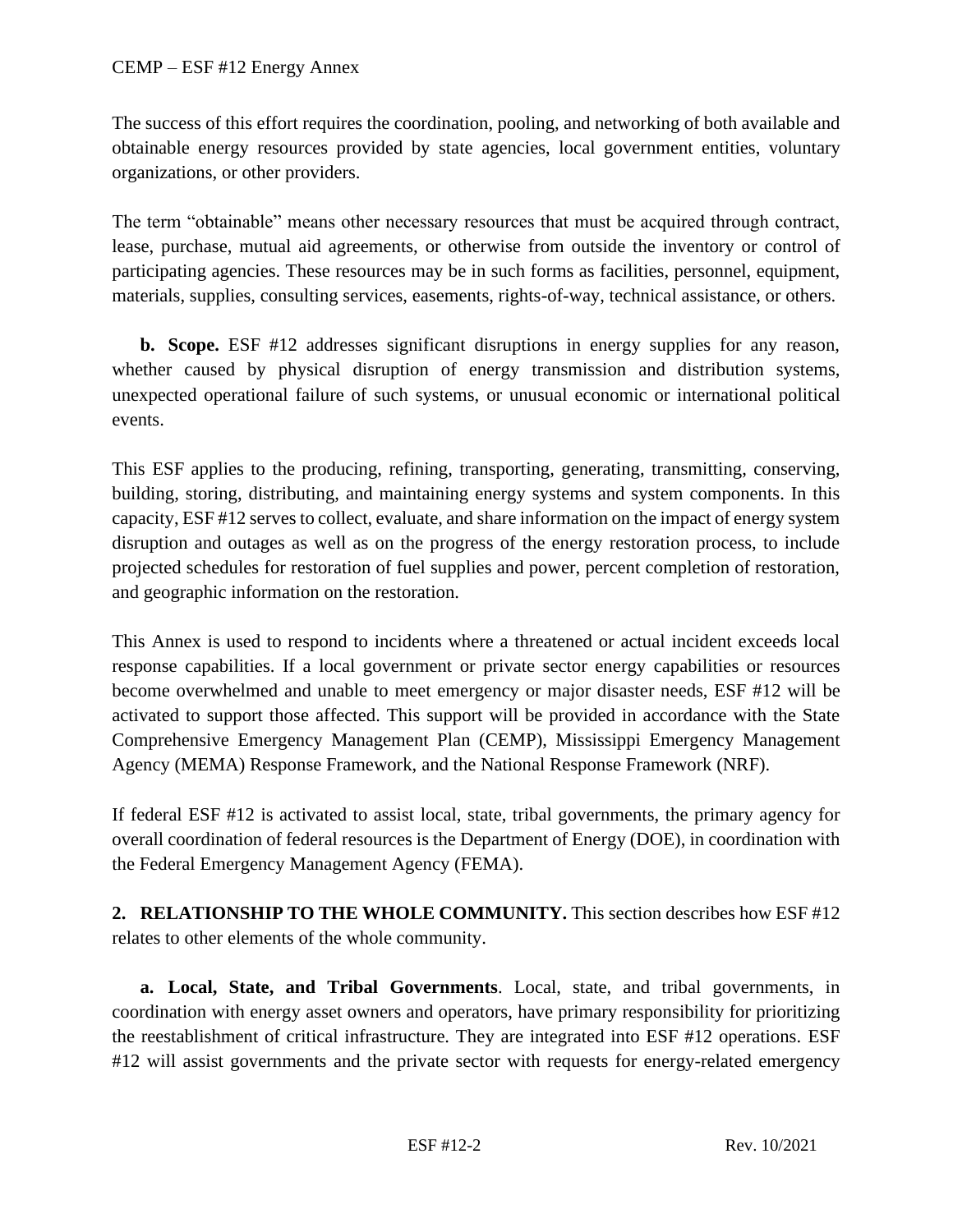response actions as required to meet the Nation's energy demands and, through DOE, works to identify interdependencies and cascading impacts to other jurisdictions and critical sectors.

As such, a federal response must acknowledge local, state, tribal, and private sector energy policies, authorities, and plans that manage energy systems and prioritize the movement of relief personnel and supplies during emergencies.

**b. Private Sector/Non-governmental Organizations.** The private sector owns or operates a large proportion of energy resources and is a partner or lead for rapidly restoring energy-related services. Stabilization and reestablishment of normal operations at energy facilities is the responsibility of the facility owners and operators. Private-sector mutual aid and assistance networks facilitate the sharing of resources to support response.

For Stafford Act events, ESF #12, through consultation with DOE Headquarters, is the Federal point of contact with the energy industry for information sharing and requests for assistance from private and public sector energy owners and operators.

**3. CORE CAPABILITIES AND ACTIONS.** This section outlines the ESF roles aligned to core capabilities. The following table lists the response core capability that ESF #12 most directly supports, along with the related ESF #12 action. Though not listed in the table, all ESFs, including ESF #12, support the Core Capabilities of Planning, Operational Coordination, and Public Information and Warning:

| <b>Core Capability</b>         | ESF $#12$ – Energy                                                                                                                                                                                                                                                                                                                                                                                                      |
|--------------------------------|-------------------------------------------------------------------------------------------------------------------------------------------------------------------------------------------------------------------------------------------------------------------------------------------------------------------------------------------------------------------------------------------------------------------------|
| <b>Critical Transportation</b> | • Monitor and report the status of and damage to transportation<br>systems and infrastructure.<br>• Identify temporary alternative transportation solutions to be<br>implemented when primary systems or routes are unavailable or<br>overwhelmed.<br>• Coordinate regulatory waivers and exemptions.<br>• Provide longer-term coordination of the restoration and recovery.                                            |
| <b>Infrastructure Systems</b>  | Assist energy asset owners and operators and local, state, and<br>$\bullet$<br>tribal authorities with requests for emergency response actions<br>as required to meet the Nation's energy demands.<br>Identify supporting resources needed to stabilize and reestablish<br>energy systems.<br>Assist federal departments and agencies by locating fuel for<br>transportation, communications, emergency operations, and |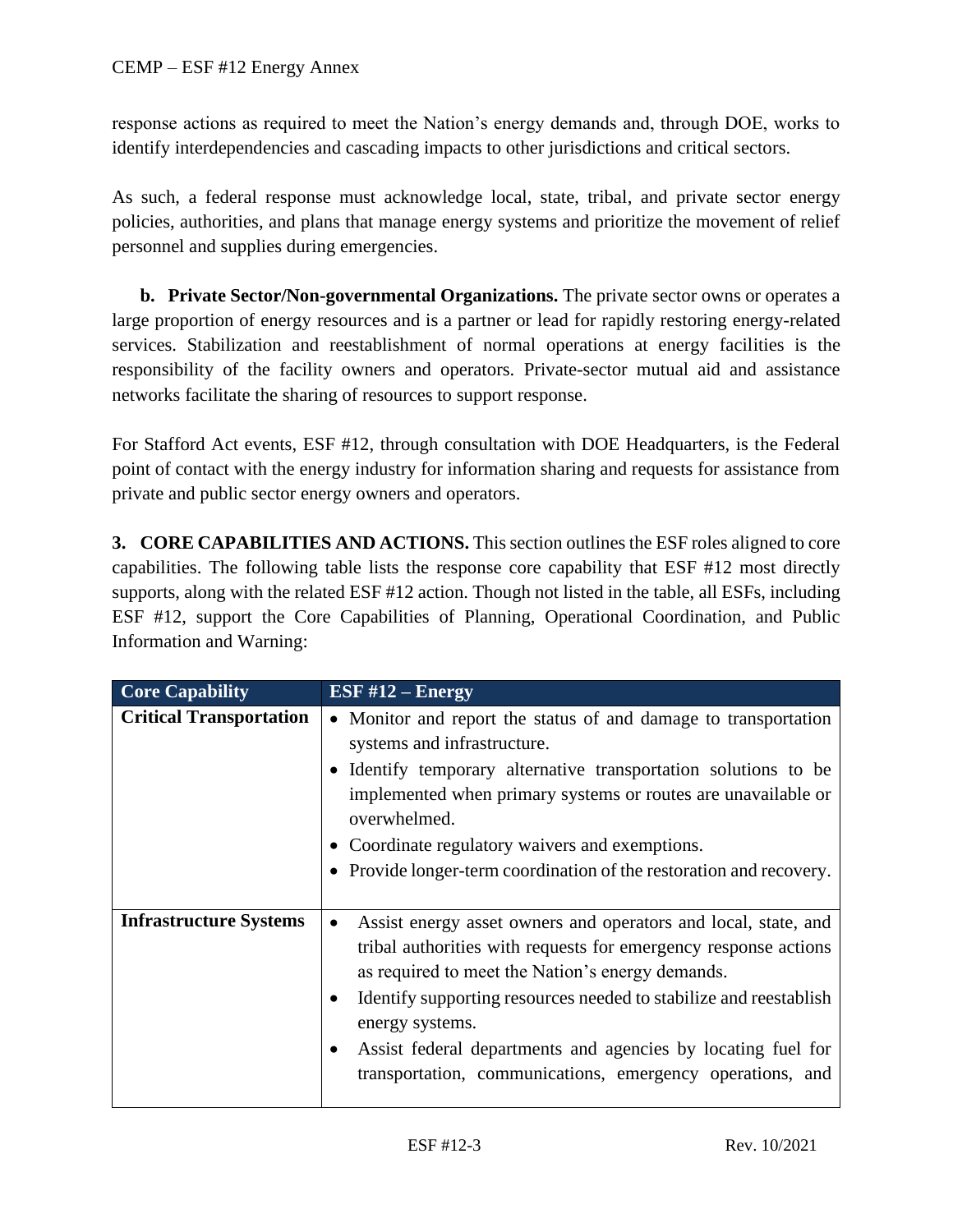| <b>Core Capability</b>                                    | ESF $#12$ – Energy                                                                                                                                                                                                                                                                                                                                                                                                                                                                                                                                                                                                                                                                                                                                                                                                                                                                                                                                                                                                                          |
|-----------------------------------------------------------|---------------------------------------------------------------------------------------------------------------------------------------------------------------------------------------------------------------------------------------------------------------------------------------------------------------------------------------------------------------------------------------------------------------------------------------------------------------------------------------------------------------------------------------------------------------------------------------------------------------------------------------------------------------------------------------------------------------------------------------------------------------------------------------------------------------------------------------------------------------------------------------------------------------------------------------------------------------------------------------------------------------------------------------------|
| <b>Infrastructure Systems</b><br>cont.                    | national defense pursuant to the authorities available to the<br>assisting agency.<br>In coordination with the Energy Sector-Specific Agency (DOE),<br>$\bullet$<br>addresses significant disruptions in energy supplies for any<br>reason, whether caused by physical disruption of energy<br>transmission and distribution systems, unexpected operational<br>failure of such systems, acts of terrorism or sabotage, or unusual<br>economic, international, or political events.<br>In coordination with the Energy Sector-Specific Agency (DOE),<br>٠<br>addresses the impact that damage to an energy system in one<br>geographic region may have on energy supplies, systems, and<br>components in other regions relying on the same system.<br>In consultation with energy asset owners and operators and the<br>$\bullet$<br>Energy Sector-Specific Agency (DOE), advises local, state,<br>tribal and federal authorities on priorities for energy system<br>reestablishment, assistance, and supply during response<br>operations. |
| Logistics and<br><b>Supply</b><br><b>Chain Management</b> | Provide subject-matter expertise to the private sector as<br>$\bullet$<br>requested to assist in stabilization and reestablishment efforts.<br>Through coordination with DOE (refer to Primary Agency<br>٠<br>Functions), serves as a Federal point of contact with the energy<br>industry for information sharing and requests for assistance<br>from private and public sector owners and operators.                                                                                                                                                                                                                                                                                                                                                                                                                                                                                                                                                                                                                                      |
| <b>Situational Assessment</b>                             | Works<br>with<br>Department<br>of Homeland<br>the<br>Security<br>$\bullet$<br>(DHS)/FEMA Regions, the private sector, local, state, and tribal<br>authorities to develop procedures and products that improve<br>situational awareness to effectively respond to a disruption of<br>the energy sector.<br>Coordinate preliminary damage assessments in the energy<br>sector.<br>Identifies requirements to repair energy systems and monitors<br>repair work.<br>Through coordination with DOE, ESF #12:<br>Serve as a source for reporting of critical energy<br>$\circ$<br>infrastructure damage and operating status for the energy                                                                                                                                                                                                                                                                                                                                                                                                      |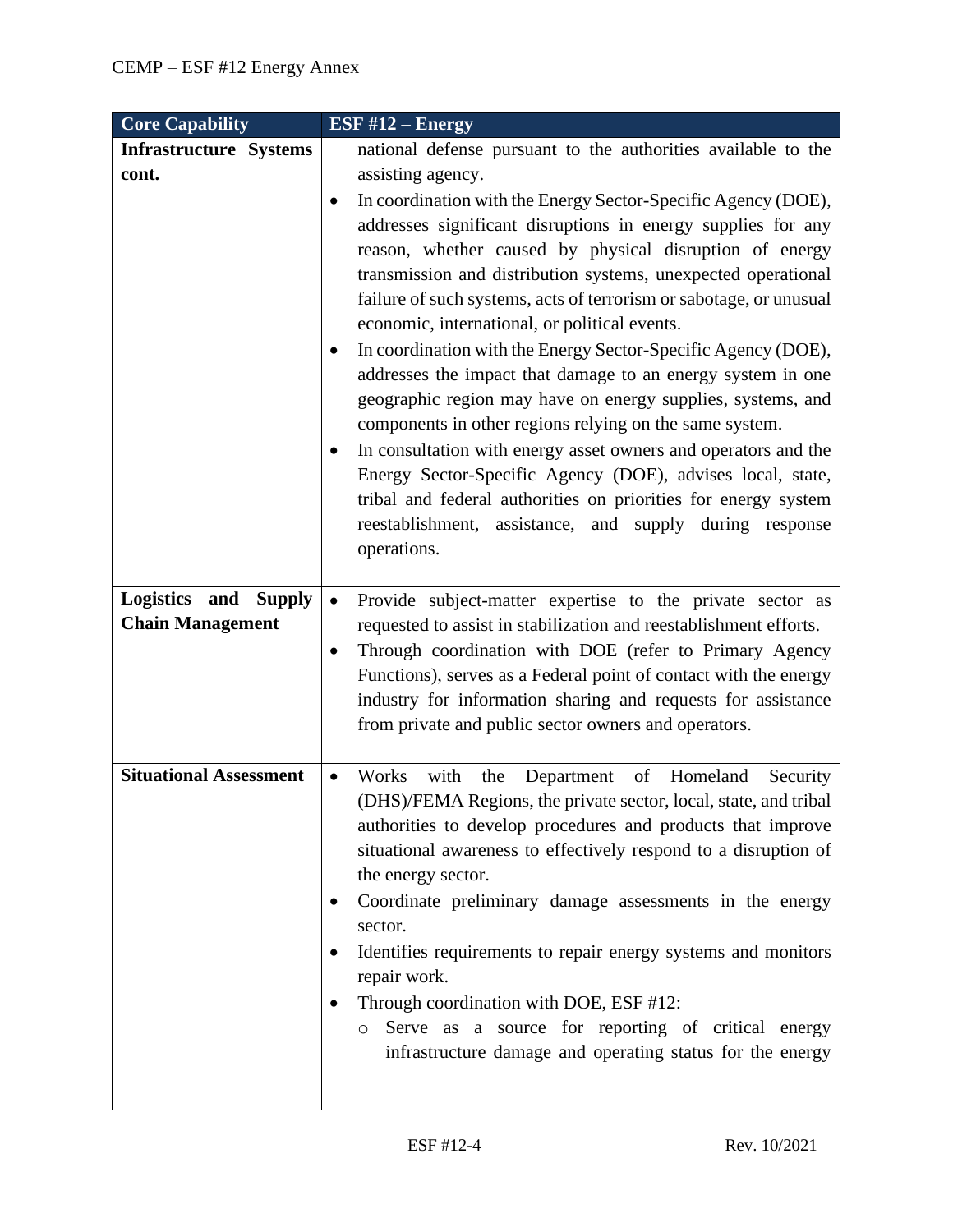| <b>Core Capability</b>        | ESF $#12$ – Energy                                          |
|-------------------------------|-------------------------------------------------------------|
| <b>Situational Assessment</b> | systems within an impacted area, as well as on regional and |
| cont.                         | national energy systems.                                    |
|                               | o Assesses the energy impacts of the incident and provides  |
|                               | analysis of the extent and duration of energy shortfalls.   |
|                               | o Analyzes and models the potential impacts to the electric |
|                               | power, oil, natural gas, and coal infrastructures and       |
|                               | determines the effect a disruption has on other critical    |
|                               | infrastructure.                                             |

### **4. POLICIES.**

**a.** Through the State Emergency Operations Center (SEOC), MEMA will maintain overall direction, control, and coordination of the response and recovery efforts through coordination with all participating agencies to include federal agencies tasked by the FEMA.

**b.** Mississippi Public Utilities Staff (MPUS) will appoint an Emergency Coordinating Officer (ECO) to work in conjunction with MEMA, local, state, tribal, and federal agencies, and privatesector partners in an emergency energy capacity at the SEOC.

**c.** ESF #12 will be activated if an emergency or major disaster should overwhelm the resources and capabilities of energy systems and agencies at the local level. Response actions under ESF #12 are carried out to maintain the integrity of the energy system and minimize the impact on Mississippi citizens and visitors.

**d.** ESF #12 will coordinate with utility companies operating in the state to ensure that the power supply systems are maintained during emergencies and that any damages are repaired and services restored in an efficient and expedient manner afterward.

**e.** ESF #12 will maintain a list of energy-centric critical assets and infrastructures and continuously monitor those resources to identify and correct vulnerabilities to energy facilities.

**f.** All available local, private, semi-private, and state resources will be deployed through the Statewide Emergency Assitance Compact (SMAC) or other mutual aid agreements to the maximum extent possible before requesting Emergency Management Assistance Compact (EMAC) or federal assets.

**g.** If state energy resources either have been exhausted or are expected to be exhausted before meeting the demand, the ECO for ESF #12 will recommend that assistance be requested from other states through EMAC or from FEMA.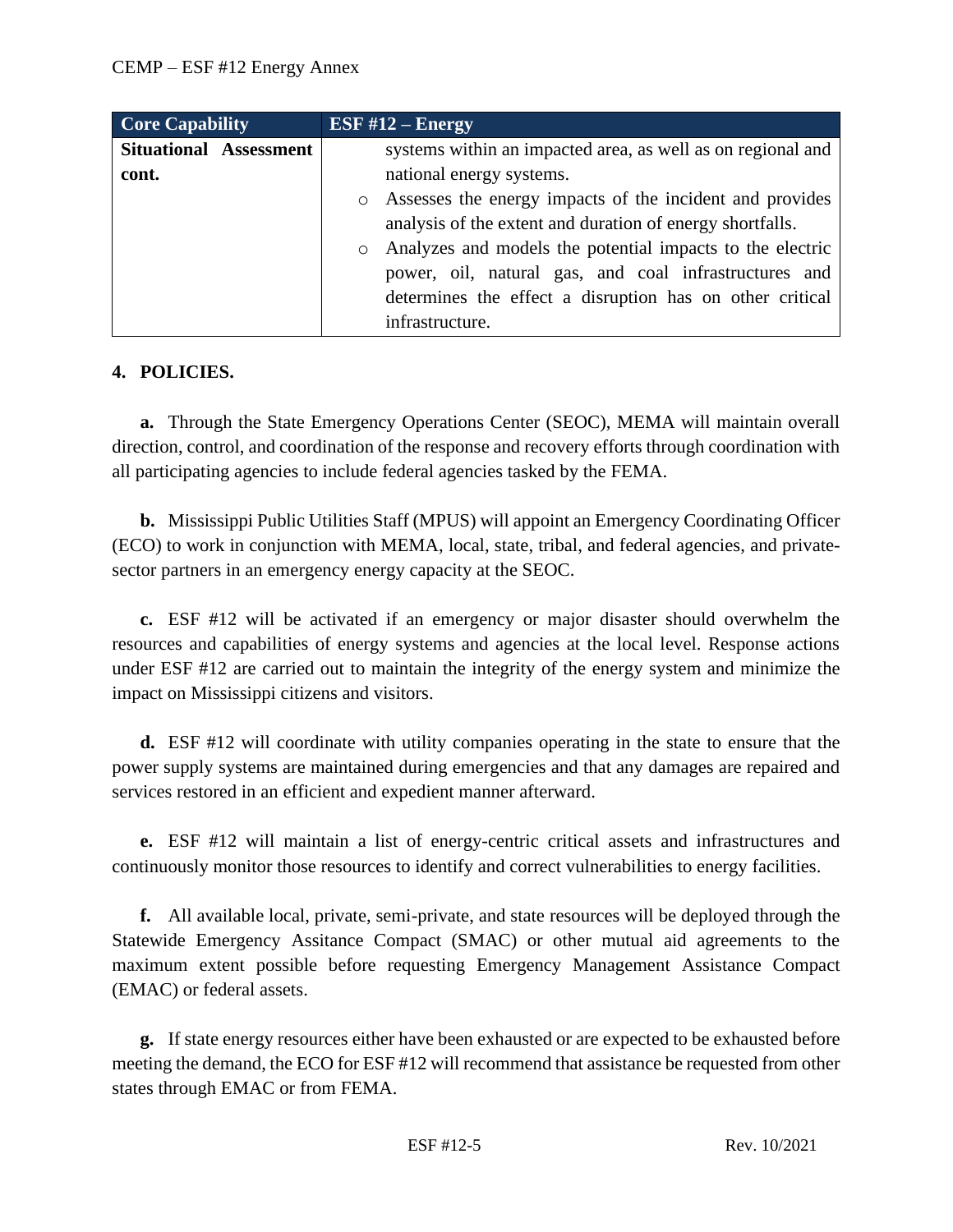**h.** The ESF #12 ECO will coordinate from the SEOC or virtually, incident-dependent. However, a catastrophic event may require establishing an additional forward coordination element at a facility near the impacted area.

**i.** In coordination with MEMA and the Mississippi State Department of Health (MSDH)/Division of Radiological Health (DRH), ESF #12 will support the response and recovery efforts of an incident at the Grand Gulf Nuclear Station (GGNS).

**j.** ESF #12 will ensure all supporting agencies maintain and adhere to the Mississippi Radiological Emergency Preparedness Plan (MREPP).

**k.** State energy systems planning will consider municipal, county, and tribal energy and transportation policies and plans used to control the movement of relief personnel, equipment, and supplies, as well as locally established priorities for determining precedence of movement.

# **5. CONCEPT OF OPERATIONS.**

### **a. Assumptions.**

**(1)** It is recognized that the impact of a major natural disaster, technological, or other manmade event affecting one or more areas of the state could result in an energy emergency. Demand for electricity, fuel, or any other material related to energy production could exceed the available supply. The secondary effects of damage to energy systems in the state could render local support systems inoperable for a prolonged period.

**(2)** Dispersed and widespread damage from a disaster will hinder the restoration of energyproducing facilities, directly impacting other critical facilities and systems such as transportation, communications, and utility systems. Failure of these systems directly affects a community's ability to recover from a disaster, which is why timely restoration of energy supply systems is vital.

**(3)** Existing state telecommunications infrastructure will provide the primary means for state government communications.

**(4)** Primary agencies (including MEMA) and support agencies will perform tasks under their authority, as applicable, in addition to missions received under the authority of MEMA.

**(5)** Most emergencies and disasters involve damage to property to some extent. Roads, bridges, public utility systems, public and private buildings, homes, and other facilities will have to be inspected, either cleared for use, reinforced, quarantined, or demolished to ensure safety.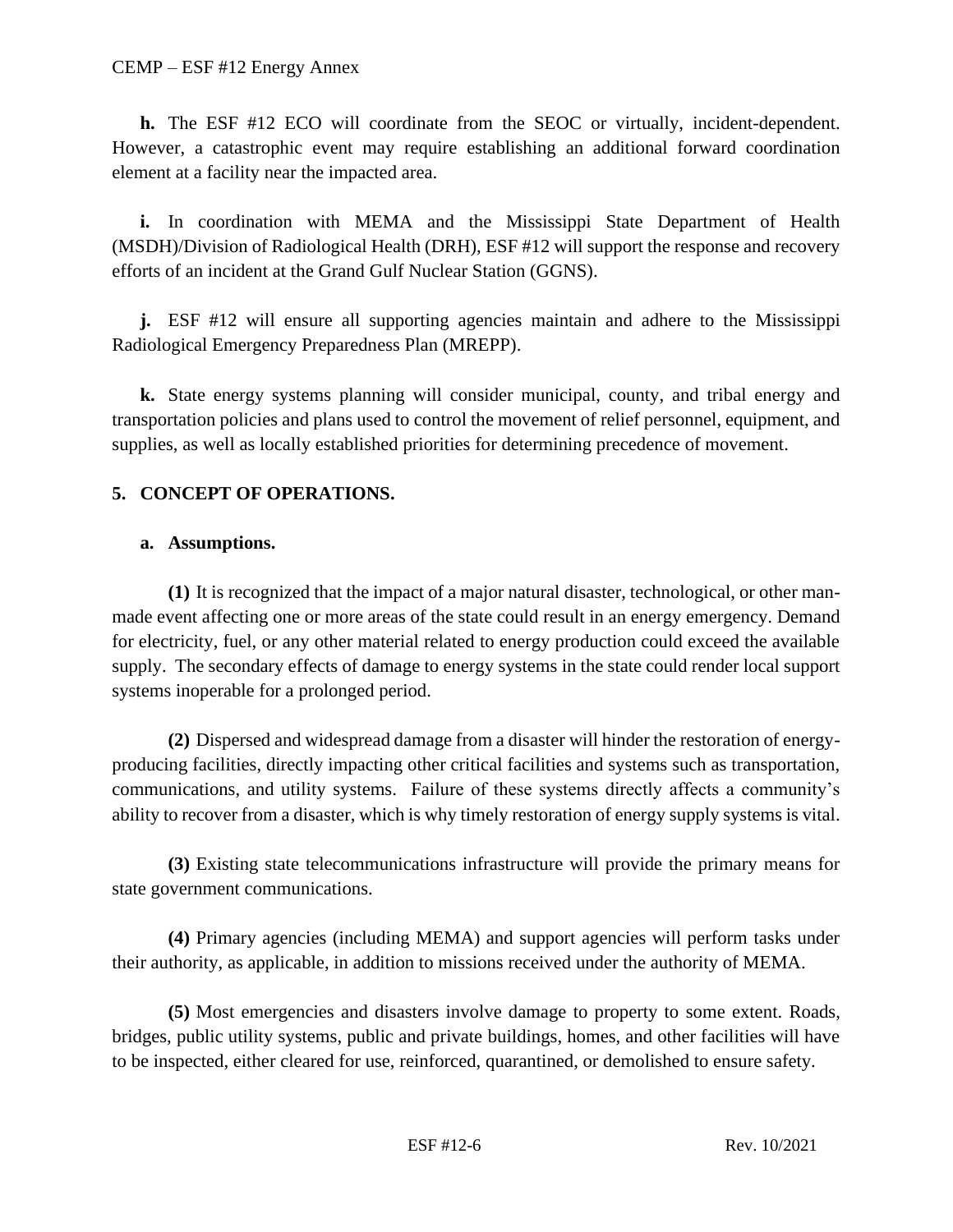#### CEMP – ESF #12 Energy Annex

**(6)** State or federal assistance may be required to identify and deploy resources from outside the affected area to ensure a timely, efficient, and effective response and recovery.

**(7)** Numerous volunteering entities, both governmental and non-governmental, may mobilize personnel, supplies, and equipment to affected areas with neither coordination nor communication with the SEOC or deployed elements.

**b. General.** While restoring normal operations at energy facilities is the primary responsibility of the facility owners, ESF #12 provides the appropriate supplemental state assistance and resources to facilitate restoration in a timely manner. Key activation functions include, but are not limited to:

**(1)** MPUS is the primary agency for ESF #12 designated to coordinate energy emergency response and restoration activities.

**(2)** ESF #12 will serve as the focal point within the state government to receive information on actual or potential damage to energy supply and distribution systems, requirements for system design and operations, and procedures for preparedness, prevention, recovery, and restoration.

**(3)** ESF #12 agencies will advise local, state, and tribal authorities on energy restoration, assistance, and supply priorities.

**(4)** When ESF #12 is activated, ESF #5 and other appropriate ESFs will be activated to support the event. The SEOC will also be activated at the appropriate level (I-IV) for the energyrelated emergency.

**(5)** MEMA will keep all responsible agencies informed of impending conditions (incident developments, weather, hazardous materials, or other events) that would cause them to assume a readiness posture for activating the SEOC for possible deployment to a forward area of operation or other activity.

**(6)** In conjunction with ESF #5, MEMA will release through ESF #15 External Affairs special utility/energy statements. MEMA will also issue conservation bulletins and warnings provided by ESF #12 via the Emergency Alert System (EAS).

**(7)** Local governments may request generators from the SEOC to use at various critical locations and government-owned facilities until local utility systems can resume full-service to their customers.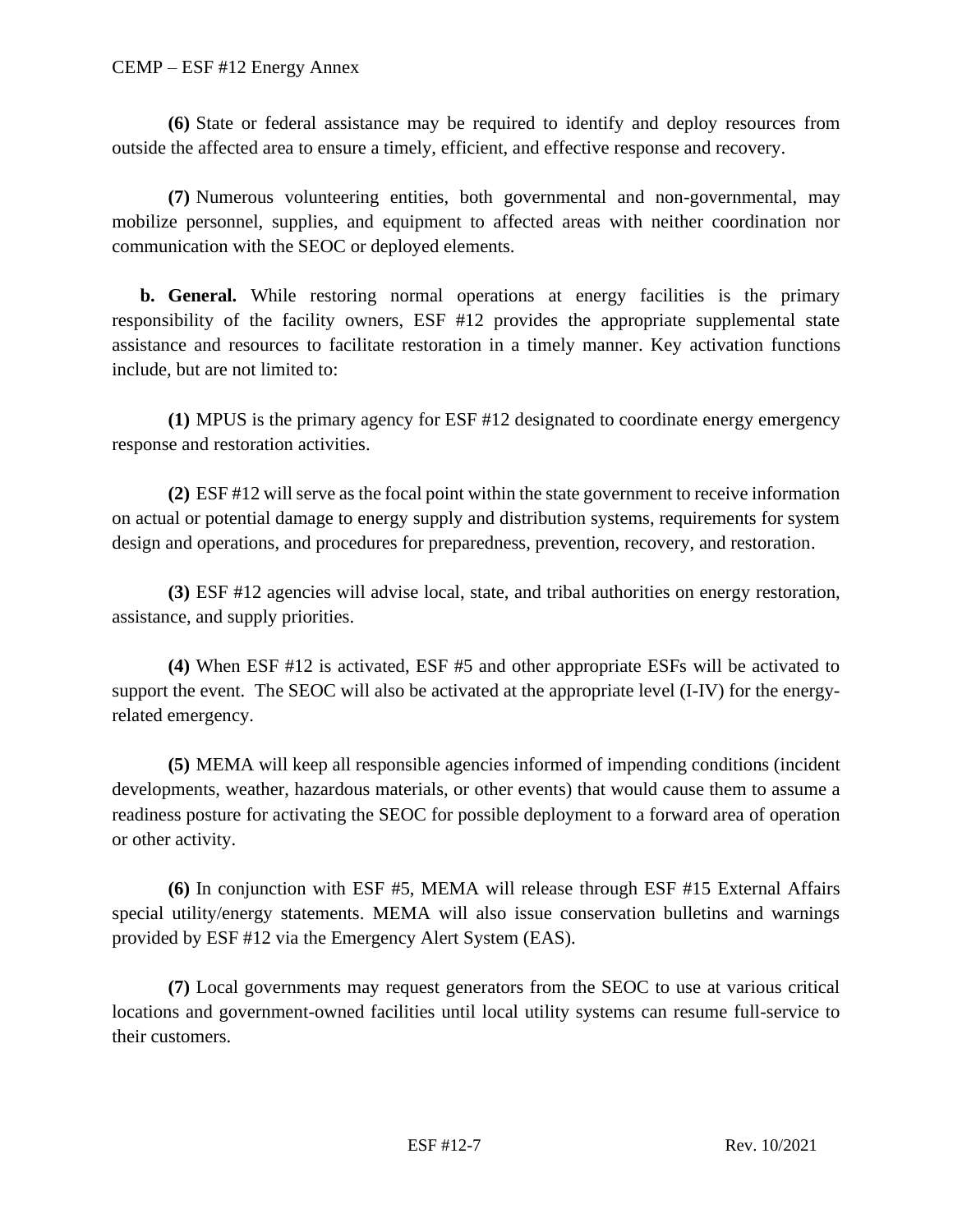**(8)** MPUS will develop and maintain alert and notification procedures for key energy officials supporting ESF #12. MEMA will assist MPUS in maintaining the notification list for those other agencies supporting ESF #12.

**(9)** ESF #12, in coordination with ESF #1 (Transportation), will maintain liaison with local, state, tribal, and federal stakeholders related to air, maritime, surface, rail, and pipeline transportation.

**(10)** Through their county EOCs, local officials should be encouraged to be self-sufficient during the first 2–3 days of a disaster.

**(11)** Local officials and managers should channel their requests for assistance where possible through county EOCs.

**(12)** Local and private-sector officials must conduct an initial damage assessment to determine the severity and magnitude of property damage in quantity, community impact, and dollar amount. These results will be reported to the SEOC, where appropriate response actions will be initiated. Where possible, such communication should be routed through the jurisdiction's county EOC.

**(13)** MEMA will provide public information to evacuees through ESF #15/Joint Information Center (JIC), Mississippi Public Broadcasting (MPB), and commercial broadcast media.

**(14)** Working in coordination with the SEOC and SWP, the JIC will release special weather statements and warnings provided by the National Weather Service (NWS) to emergency workers and the general population. These releases will be made through the normal ESF #15 release networks, SWP AtHoc mass notifications, and additionally provided to emergency work sites, staging areas, and other incident support sites as needed.

**(15)** MEMA coordinates EMAC with other states for the augmentation of resources.

# **6. ORGANIZATION.**

**a. State Emergency Operations Center.** In an incident or a major declared state emergency, the ESF #12 ECO or the ESF #12 Emergency Coordination staff will support the SEOC virtually or take up positions at the SEOC, situationally dependent. A current list of agency emergency notifications is maintained at this facility. ESF #12 is part of the SEOC Operations Section, Infrastructure Branch.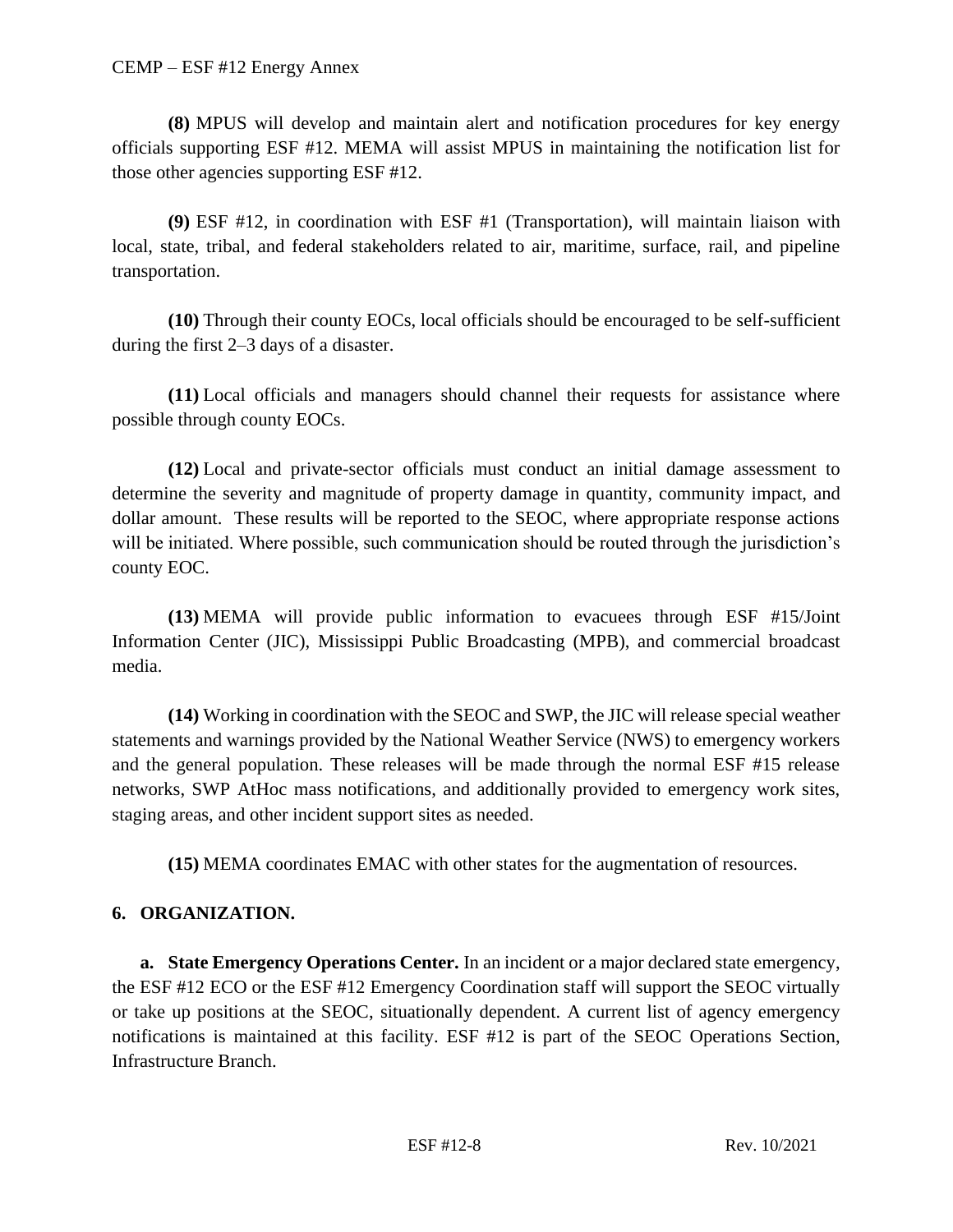**b. SEOC Emergency Point of Contact.** The MEMA State Warning Point (SWP) within the SEOC operates 24/7/365. The SWP is manned by Emergency Telecommunicators and an Operations Section Watch Officer. Emergency contact info is as follows:

# **(1) SWP Emergency Telecommunicator(s):**

- **(a) Phone:** (601) 933-6876, 6877, 6878 or (800) 222-6362
- **(b) E-mail:** [commo1@mema.ms.gov,](mailto:commo1@mema.ms.gov) [commo2@mema.ms.gov,](mailto:commo2@mema.ms.gov) or [commo3@mema.ms.gov](mailto:commo3@mema.ms.gov)

## **(2) Operations Section Watch Officer:**

- **(a) Phone:** (601) 933-6671 or (800) 222-6362
- **(b) E-mail:** [watchdesk@mema.ms.gov](mailto:watchdesk@mema.ms.gov)
- **c. SEOC Sections.** The SEOC maintains the standard four ICS sections:

**(1) Operations Section.** The Operations Section establishes strategy (approach methodology, etc.) and specific tactics/actions to accomplish the goals and objectives set by Command. Operations coordinates and executes strategy and tactics to achieve response objectives.

**(2) Planning Section.** The Planning Section coordinates support activities for incident planning and contingency, long-range, and demobilization planning. Planning supports Command and Operations in processing incident information and coordinates information activities across the response system.

**(3) Logistics Section.** The Logistics Section **s**upports Command and Operations in their use of personnel, supplies, and equipment. Performs technical activities required to maintain the function of operational facilities and processes.

**(4) Finance and Administration Section.** The Finance and Administration Section **s**upports Command and Operations with administrative issues and tracks and processes incident expenses. This includes such issues as licensure requirements, regulatory compliance, and financial accounting.

See the SEOC Operations Section Chief (OSC), Watch Officer, or a SEOC Branch Director for a roster of incident-assigned Section Chiefs.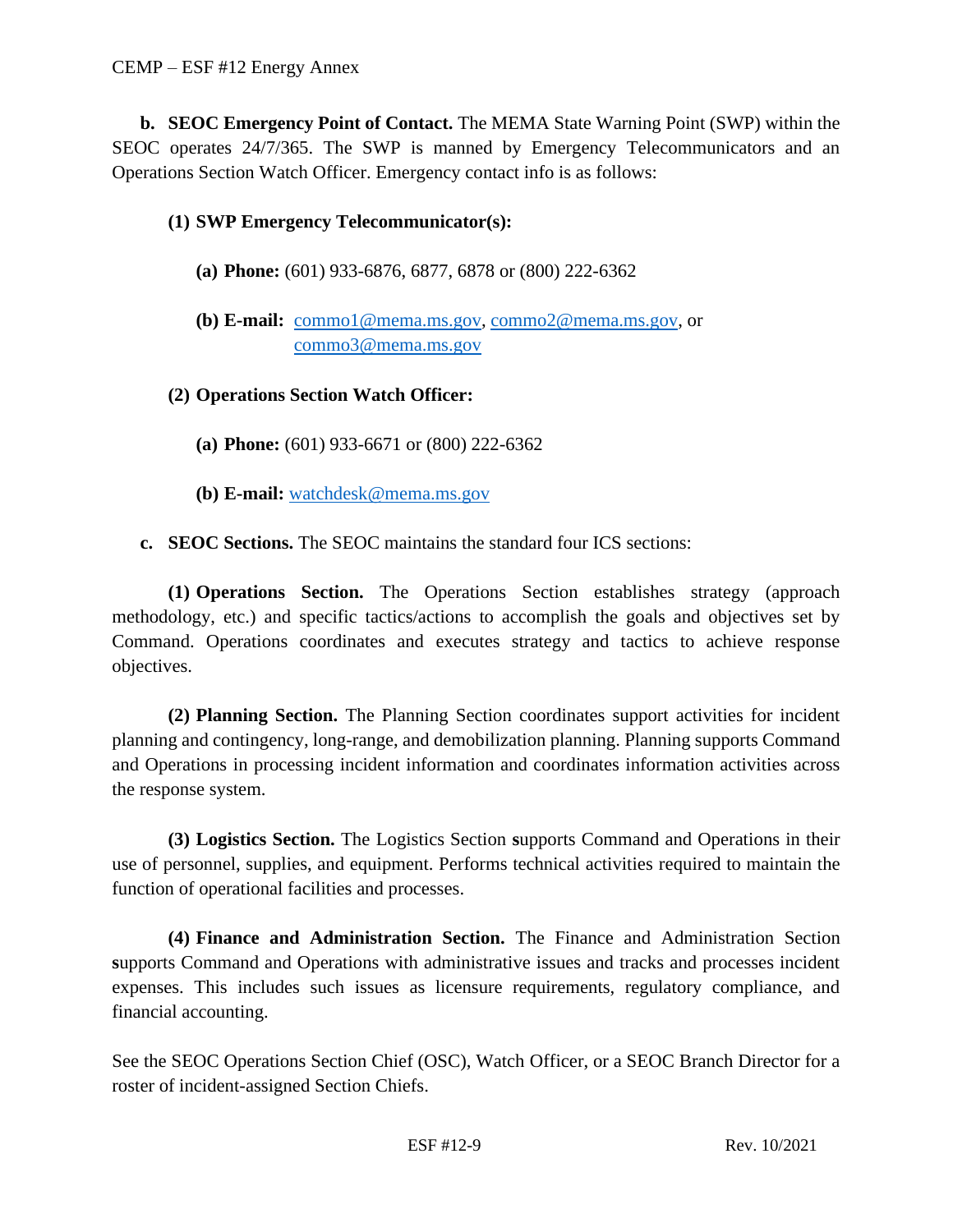**d. SEOC Infrastructure Branch Director.** The SEOC maintains three branches within the Operations Section, Infrastructure, Emergency Services, and Human Services, each led by a Branch Director. The Infrastructure Branch Director position is a full-time MEMA Emergency Management Specialist. The Branch Director coordinates ESF #1, ESF #2 (Communications), ESF #3 (Public Works & Engineering), and ESF #12 and is the first line of support for assigned ECOs. The Infrastructure Branch Director monitors and oversees branch administrative and incident activities, WebEOC actions, Situation Rooms (SITRoom) updates, branch adherence to timelines and requirements, supports ECOs with incident coordinations, and conducts SEOC staff briefings, as needed.

Infrastructure Branch Director desk contact information: Phone (601) 933-6737, e-mail: [infrastructure@mema.ms.gov.](mailto:infrastructure@mema.ms.gov)

**e. SEOC Situation Rooms.** MEMA developed the Homeland Security Information Network (HSIN) SITRooms to provide stakeholders with a virtual EOC platform to utilize during normal operations or an incident. The SITRooms provide excellent situational awareness for both SEOC and non-SEOC participants. The SITRooms have individual pods with attendee lists, chat capability, current incident priorities and objectives, current operational schedule and meeting times (battle rhythm), downloadable documents and maps, useful links, and video capability.

The event SITRooms utilized by the SEOC for a given event will use one of the following URLs:

<https://share.dhs.gov/msema> (Daily SITRoom: Level IV Normal Operations)

<https://share.dhs.gov/mema-incident> (General Incident SITRoom)

<https://share.dhs.gov/mema-incident1> (Severe Weather/Flooding SITRoom)

<https://share.dhs.gov/mema-incident2> (Hurricane/Tropical Storm SITRoom)

<https://share.dhs.gov/mema-incident3> (Other Emergency/Earthquake SITRoom)

<https://share.dhs.gov/mema-uas> (Unmanned Aerial Systems [UAS] SITRoom)

<https://share.dhs.gov/mrp> (Radiological SITRoom)

<https://share.dhs.gov/jicroom> (JIC SITRoom)

<https://share.dhs.gov/ms-emac> (EMAC SITRoom)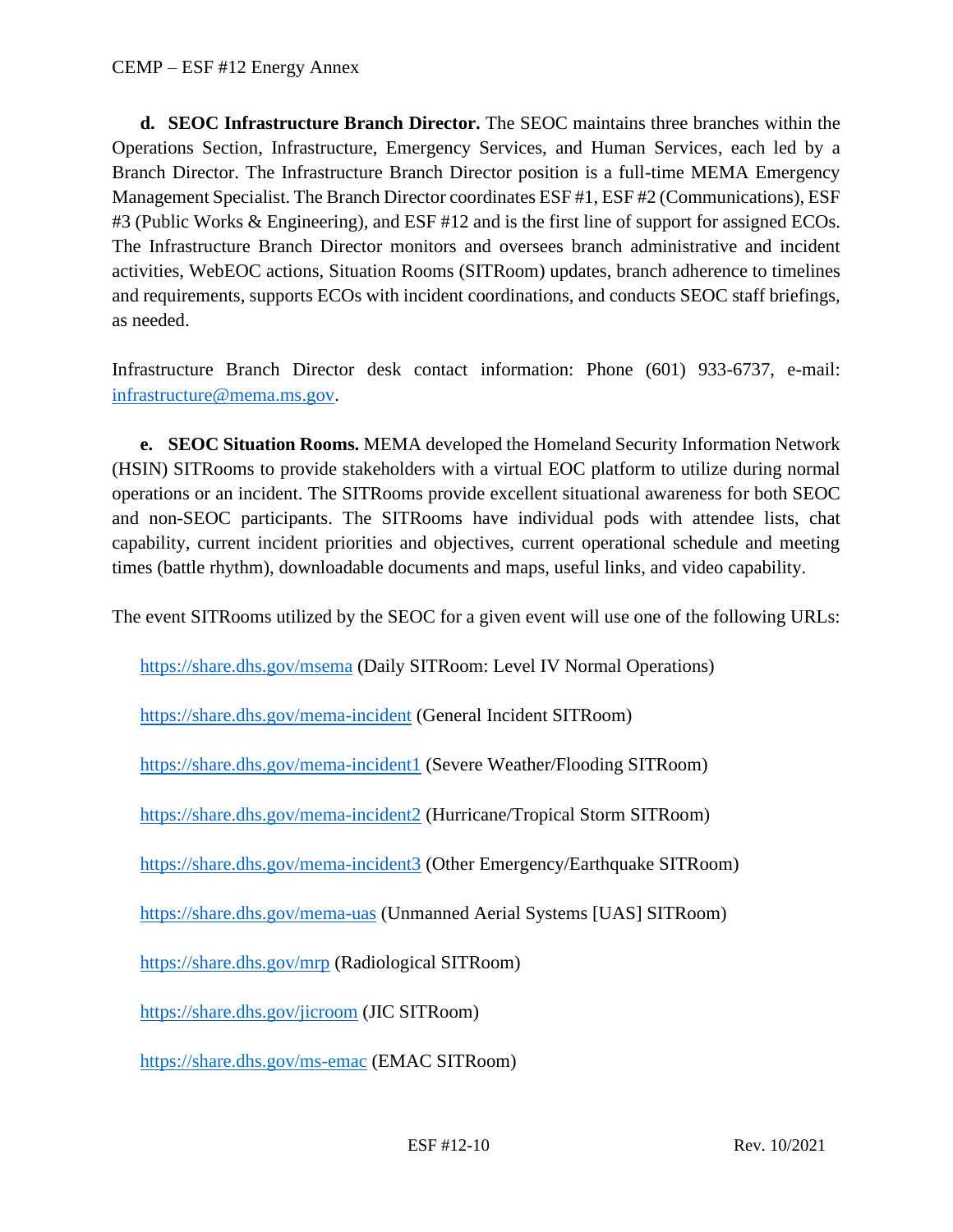## <https://share.dhs.gov/msbeoc/> (MSBEOC SITRoom)

Many of the above-listed SITRoom may not be active during "blue-sky" or non-event periods. The active SITRooms will be published via mass notification before or during an event/incident.

**f. Administrative and Logistical Support.** All participating ESF #12 agencies are expected to:

**(1)** Coordinate their support with the ESF #12 coordinator.

**(2)** ESF #12 coordinator will coordinate efforts with the SEOC through the Infrastructure Branch Director.

**(3)** Locate, identify, and set up their operational work areas and maintain logistical support for them.

**(4)** Maintain active accounts and have a working knowledge of WebEOC, the SEOC HSIN SITRoom, and Crisis Track.

**(5)** Attend and support briefings and other coordination meetings, whether at the SEOC, via telecommunications (HSIN SIT Room, ZOOM, or Microsoft Teams), or elsewhere.

**(6)** Maintain operational logs, messages, requests, and other appropriate documentation for future reference.

**(7)** Maintain maps, displays, status reports, and other information not included in the ESF #5 operations;

**(8)** Update the SEOC Infrastructure Branch Director on changes to the ESF #12 ECO Roster.

## **7. RESPONSIBILITIES AND ACTIONS.**

**a. Coordinating Agency.** As the Coordinating Agency for ESF #12, MPUS is responsible for, but not limited to, the following:

## **(1) Preparedness.**

**(a)** Designate an ECO, alternate ECO, Public Information Officer (PIO), and an ESF #12 liaison to report to the SEOC or support virtually.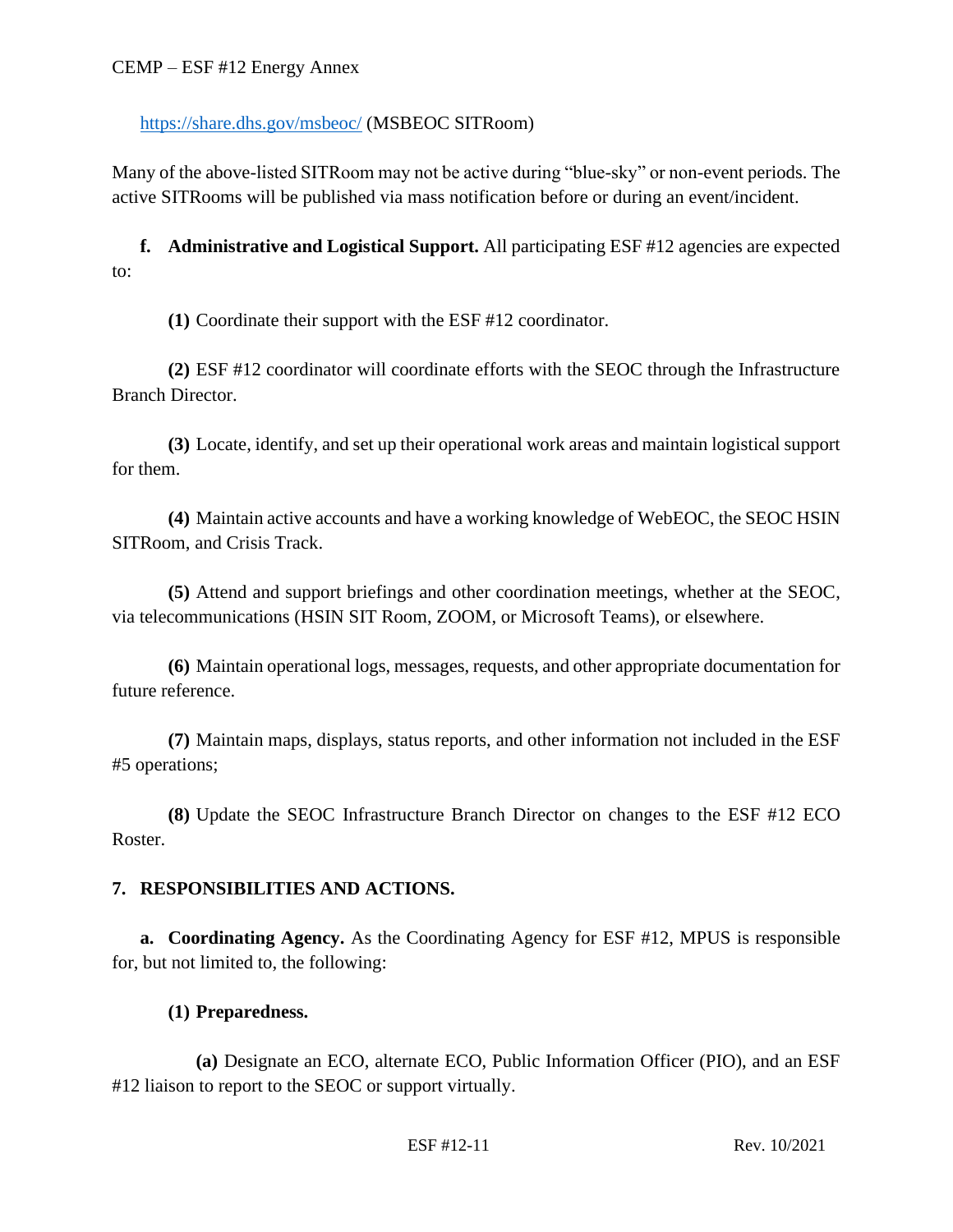**(b)** In conjunction with MEMA and other support agencies, develop and maintain a Standard Operating Procedure (SOP) for this ESF #12 Energy Annex.

**(c)** MEMA will assist in the development and maintenance of the ESF #12 SOP.

**(d)** Maintain access to all SEOC personnel, systems, and documentation, including but not limited to the Infrastructure Branch Director, WebEOC, HSIN SITRooms, the CEMP and associated Annexes and Appendices, the MEMA Response Framework, and all SEOC policies and procedures.

**(e)** Ensure all agencies with ESF #12 responsibility have SOPs in place to perform appropriate levels of mitigation, preparedness, response, and recovery related to the event. Agencies will have completed mitigation and preparedness activities before the initiating event.

**(f)** Ensure ESF #12 elements are familiar with and operate according to the Incident Command System (ICS).

**(g)** Assign and train personnel to support emergency operations at the SEOC, Joint Field Office (JFO), Incident Management Assistance Team (IMAT), or other areas of operation.

**(h)** Conduct energy emergency exercises with the energy industry in the state and involve local agencies.

**(i)** Complete all mitigation and preparedness measures before an actual emergency or disaster.

## **(2) Pre-Incident.**

**(a)** MPUS will develop and maintain alert and notification procedures for key energy officials supporting ESF #12. MEMA will assist MPUS in maintaining the alert and notification list for other agencies supporting ESF #12.

**(b)** Provide an ECO (and alternate if 24-hour coverage is necessary) and ESF #12 liaison to the SEOC.

**(c)** Notify support agency and partners on activation as needed and minimal staffing requirements.

**(d)** Conduct preliminary staff meeting with complete ESF #12 team assigned to establish strategies for approaching incident(s).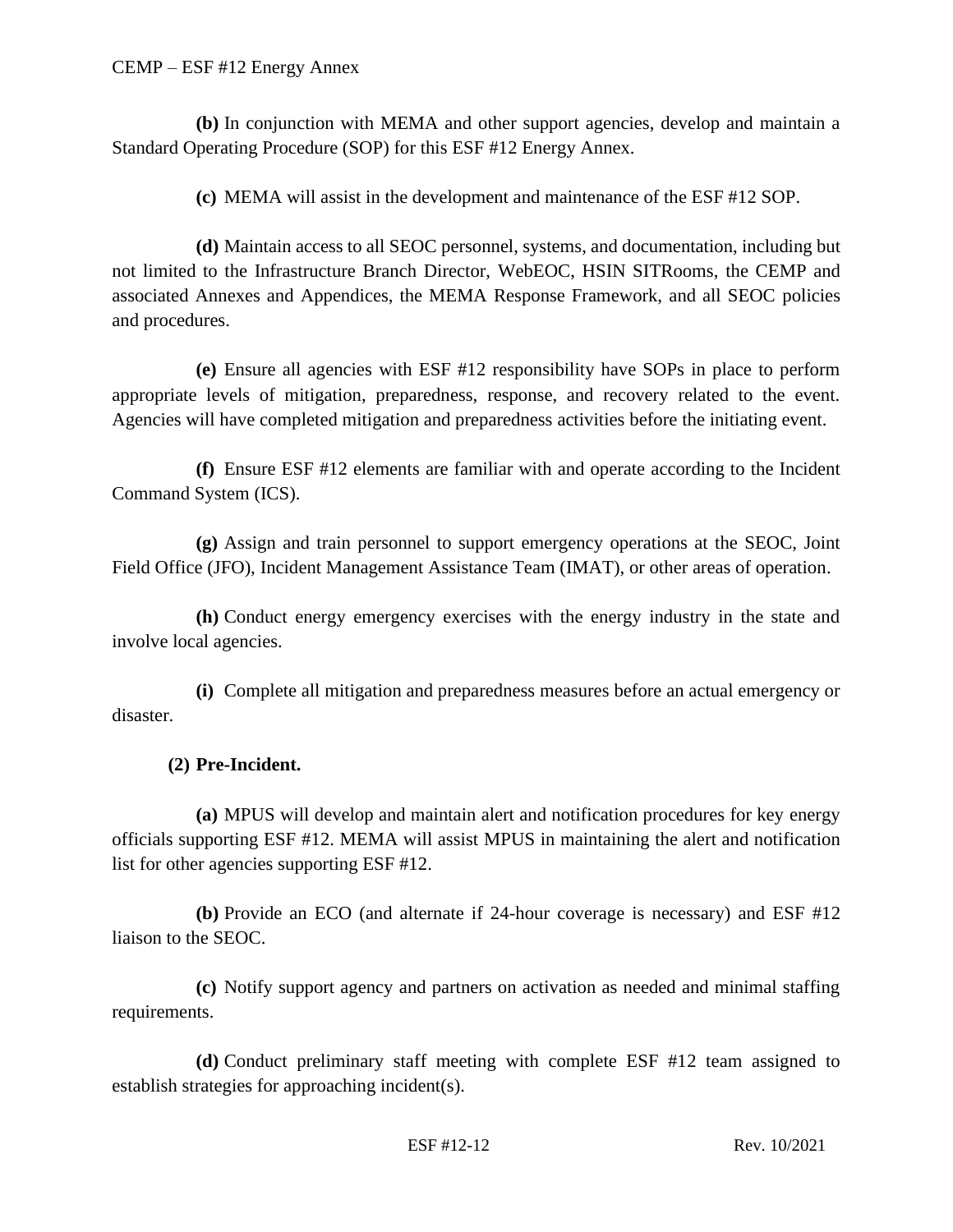### **(3) Incident.**

**(a)** Upon activation of ESF #12, ECO will communicate pertinent information to all ESF #12 members. Such information will be a complete orientation of the ESF #12 mission, purpose, and scope of work.

**(b)** Ensure adequate communications are established and maintained.

**(c)** Obtain an initial situation and damage assessment through established intelligence procedures.

**(d)** Provide liaison, operational coordination, and reporting on energy-related air, maritime, surface, rail, and pipeline transportation networks.

**(e)** Provide information to the SEOC for dissemination to the public and private agencies as needed.

**(f)** Maintain information on private, public, and supplementary energy resources outside the state.

**(g)** Coordinate the efforts through a liaison to ESF #5 Emergency Management (MEMA Operations Section).

**(h)** Assist in gathering and providing information to ESF #5 for establishing priorities.

**(i)** Coordinate the distribution of assets as needed.

**(j)** If state emergency energy resources are in danger of being exhausted, the ECO may recommend requesting assistance from other states through EMAC or from FEMA. EMAC will be implemented in the event of a major disaster or any emergency that overwhelms the identified energy resources of this state. MEMA will coordinate this process.

**(k)** Each agency acting in response to an energy emergency must coordinate its support with ESF #12. ESF #12 will coordinate these responses to:

• Provide adequate power and fuel supplies to state agencies, response organizations, and areas along evacuation routes.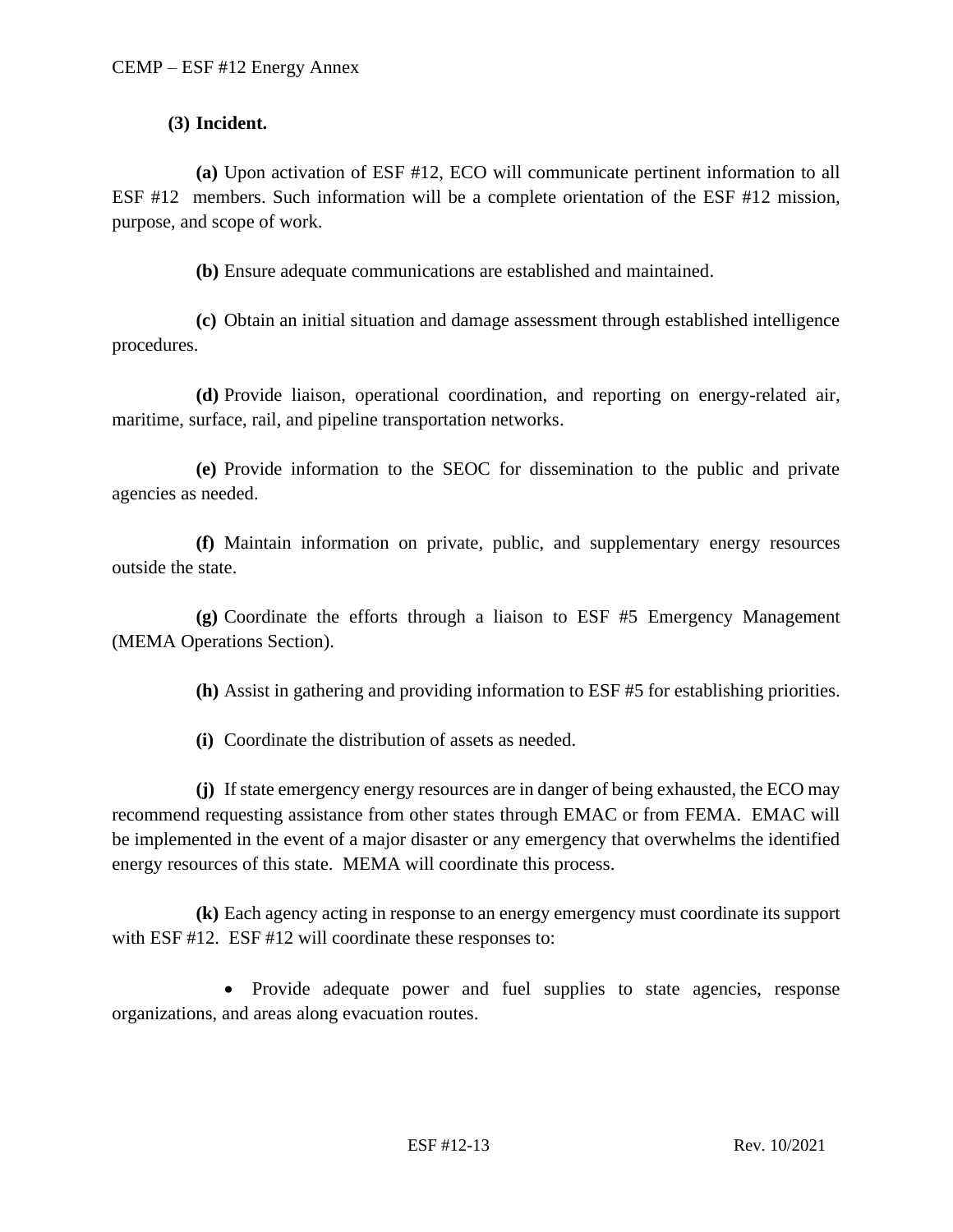• Provide, to the extent possible, materials, supplies, and personnel for the support of emergency activities being conducted by local EOCs or state ESFs as requested through the SEOC.

• Establish and maintain communication with utility representatives and/or fuel suppliers to determine response and recovery needs.

• Assist the Mississippi Department of Human Services (MDHS), the American Red Cross (ARC), and local emergency operations centers (EOCs) to identify emergency power needs for shelters or other facilities.

• Work in coordination with federal ESF #12 personnel if a JFO and/or other support facilities is/are established.

• Assist in gathering and providing information to ESF #5 for establishing operational priorities and to ESF #15 for press releases.

**(l)** Maintain a complete log of actions taken, resource orders, records, and reports.

**(m)** Provide Situation Report (SITREP) and Incident Action Plan (IAP) input, via WebEOC and appropriate ICS Forms, according to the established operational timeline, eventspecific.

**(n)** Assist in compiling and providing information to ESF #15/JIC for press releases.

**(o)** Participate in post-incident assessments of public works and infrastructure to help determine critical needs and potential workloads.

**(p)** ESF #12 may be asked by MEMA to provide personnel to the JFO to work closely with their federal counterparts at the established JFO(s) and in the field.

**(4) Recovery.** Emergency ESF #12 personnel will mobilize to direct and coordinate relief efforts, communicate with the public and appropriate governmental agencies, and facilitate the restoration of normal service. During the recovery phase of a disaster or emergency, ESF #12 will:

**(a)** Coordinate efforts to provide local, state, and federal resources for emergency power and fuel needs.

**(b)** Review recovery actions and develop strategies for meeting local and state energy needs.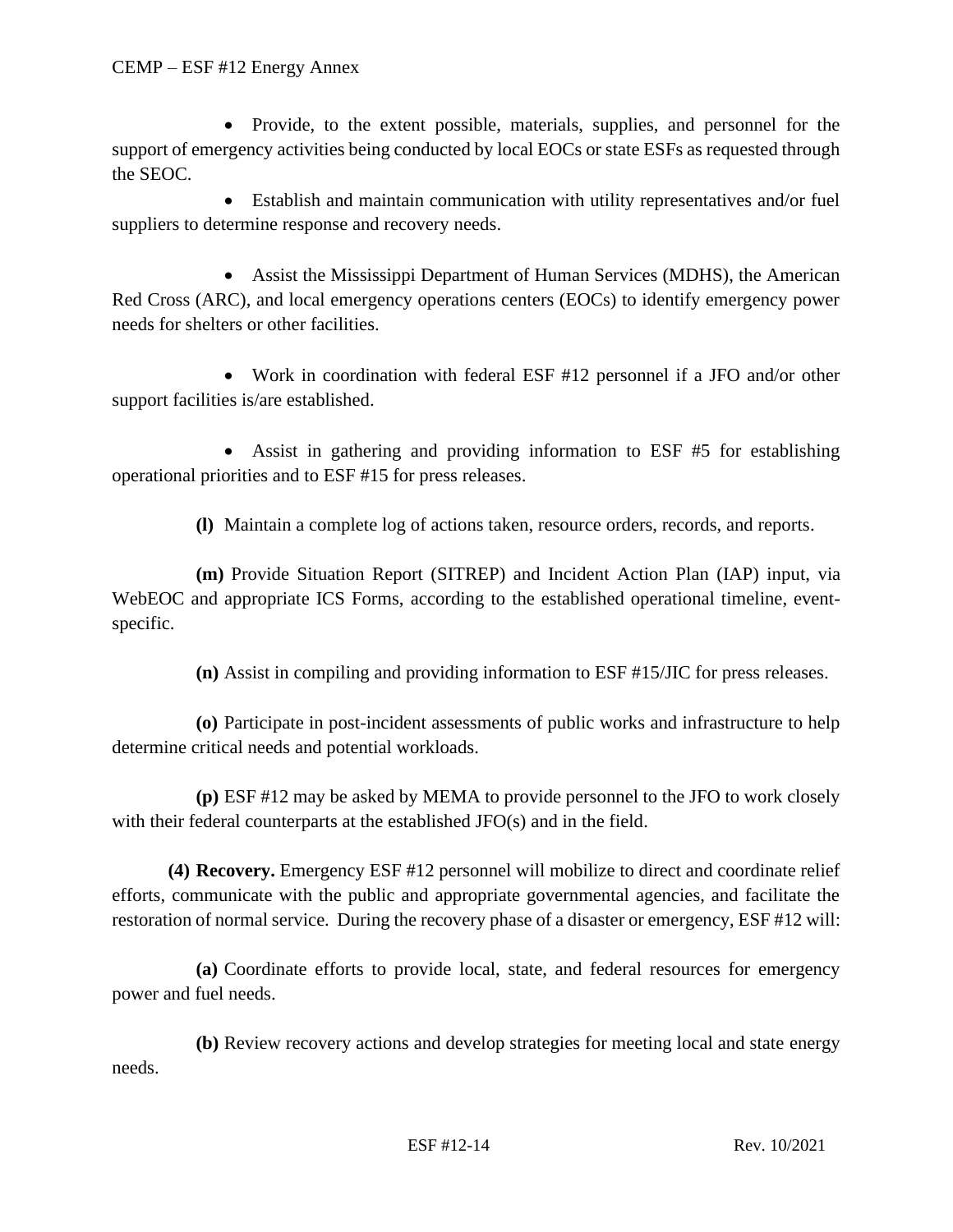**(c)** Monitor local, state, and utility actions.

**(d)** Receive and assess requests for aid from local, state, and federal agencies and energy offices, energy suppliers, and distributors.

**(e)** Claim resources needed to repair damaged energy systems when appropriate.

**(f)** Work with all state and local emergency organizations to establish priorities for repairing damaged energy systems.

**(g)** Update state and local news organizations through MEMA with assessments of energy supply, demand, and requirements to repair or restore energy systems.

**(h)** Keep accurate logs and other records of emergency responses.

#### **(5) Post-Incident.**

**(a)** ESF #12 agencies will participate in post-hazard mitigation studies to reduce the effects of any future disasters.

**(b)** Prepare an After-Action Report/Improvement Plan (AAR/IP). The AAR/IP identifies key problems, indicates how they will be/were solved, and makes recommendations for improving ESF response operations.

**(c)** Ensure all ESF #12 organizations assist in the preparation of the AAR/IP.

**(d)** Submit AAR/IP to [infrastructure@mema.ms.gov](mailto:infrastructure@mema.ms.gov) and [planning@mema.ms.gov.](mailto:planning@mema.ms.gov)

**(e)** Review and recommend revision to plans and procedures as determined necessary.

**(f)** Copy, catalog, and properly file all records and documents on the incident.

**(g)** Compare ESF #12 staff records with MEMA network tasking and tracking system to assure accuracy.

**b. Supporting Agencies.** All ESF #12 Supporting agencies are expected to:

**(1)** Coordinate their support with ESF #12.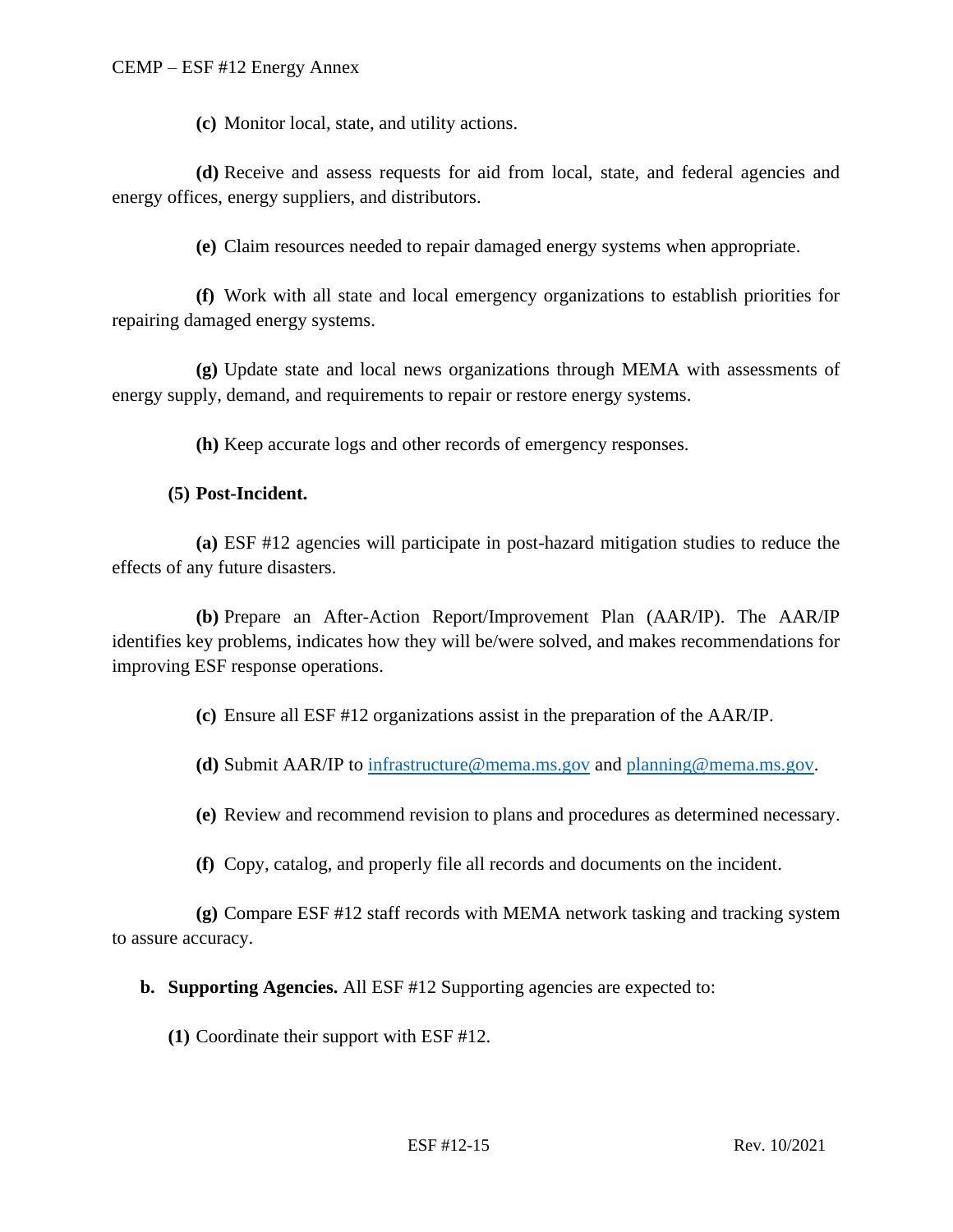**(2)** Maintain access to all SEOC personnel, systems, and documentation, including but not limited to the Infrastructure Branch Director, WebEOC, HSIN SITRooms, Crisis Track, CEMP and associated Annexes and Appendices, the MEMA Response Framework, and all SEOC policies and procedures.

**(3)** Ensure parent agencies' administrative, supervisory, and technical personnel remain aware of the agency's role with MEMA and ESF #12.

**(4)** Locate, identify, and set up their operational work areas and maintain logistical support for them.

**(5)** Attend and support briefings and other coordination meetings, whether virtually, at the SEOC, or elsewhere.

**(6)** Participate in training and exercises when scheduled.

**(7)** Support development and maintenance of SOPs to enable them to perform appropriate levels of mitigation, preparedness, response, and recovery related to public works and engineering.

**(8)** Maintain operational logs, messages, requests, and other appropriate documentation for future reference.

**(9)** Maintain their maps, displays, status reports, and other information not included in the ESF #5 operations.

**(10)** Provide SITREP and IAP input, via WebEOC and appropriate ICS Forms, according to the established operational timeline, event-specific.

**(11)** Assist in the preparation of the after-action report and improvement plan.

The chart on the following pages shows the responsibilities of the individual ESF #12 support agencies. The list contains, but is not limited to, the core functions required: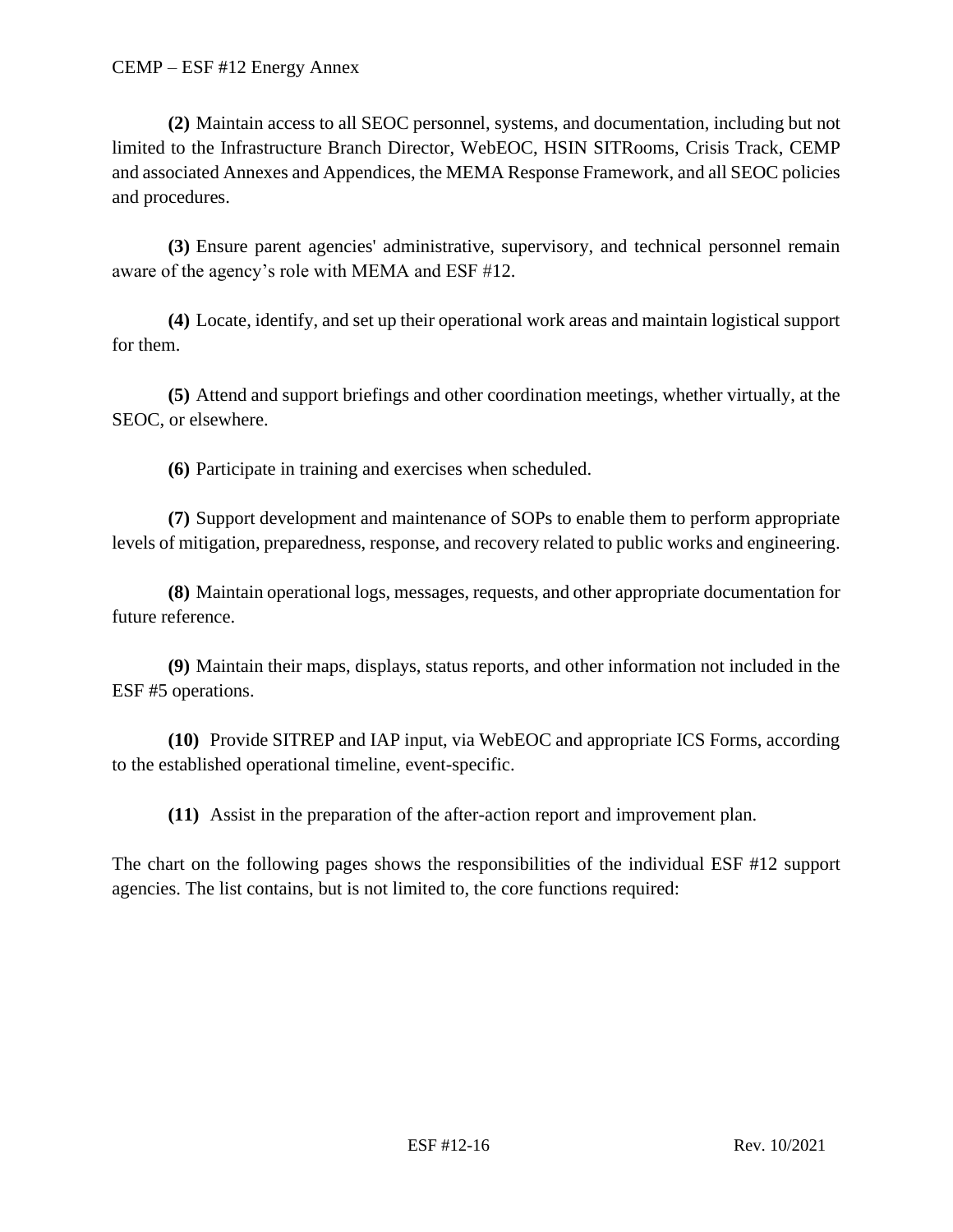| Agency                                                                                              | <b>Functions</b>                                                                                                                                                                                                                                                                                                                                                                                                                                                                                                                                                                                                                                                                                                                                                                                                                                                                                                                         |
|-----------------------------------------------------------------------------------------------------|------------------------------------------------------------------------------------------------------------------------------------------------------------------------------------------------------------------------------------------------------------------------------------------------------------------------------------------------------------------------------------------------------------------------------------------------------------------------------------------------------------------------------------------------------------------------------------------------------------------------------------------------------------------------------------------------------------------------------------------------------------------------------------------------------------------------------------------------------------------------------------------------------------------------------------------|
| Mississippi<br>Emergency<br>Management<br>Agency (MEMA)                                             | Provide overall coordination and support to all participating agencies.<br>$\bullet$<br>Ensure effective operation of Emergency Management functions<br>$\bullet$<br>(ESF #5) and Public Information Releases (ESF #15).<br>Coordinate with the MPUS and other state agencies to identify state<br>$\bullet$<br>energy resources.<br>In conjunction with MSDH)/DRH, provides oversight and evaluation<br>for the emergency preparedness of state and local response assets and<br>planning for communities surrounding the GGNS.<br>Supports health and safety preparedness of citizens living around<br>٠<br>GGNS to ensure citizens would be adequately protected in a nuclear<br>power plant (NPP) accident.<br>Inform and educate the public about radiological emergency<br>٠<br>preparedness.<br>Report to the Governor on current and continuing functions,<br>$\bullet$<br>problems, and activities concerning energy resources. |
| Mississippi Public<br>Service<br>Commission<br>(MPSC)                                               | Provide qualified personnel for assessing impact and damage to<br>$\bullet$<br>pipelines and other regulated utility systems.<br>Issue fuel waivers.<br>$\bullet$                                                                                                                                                                                                                                                                                                                                                                                                                                                                                                                                                                                                                                                                                                                                                                        |
| Mississippi State<br>Department of<br>Health (MSDH)/<br>Division of<br>Radiological Health<br>(DRH) | In conjunction with MEMA, provides oversight and evaluation for the<br>$\bullet$<br>emergency preparedness of state and local response assets and<br>planning for communities surrounding GGNS.<br>Advises government leadership and coordinating agencies during a<br>$\bullet$<br>radiological event.<br>Oversees the health and safety preparedness of citizens living around<br>commercial nuclear power plants to ensure citizens would be<br>adequately protected in the event of an NPP accident.<br>Inform and educate the public about radiological emergency<br>$\bullet$<br>preparedness.<br>Provides subject matter expertise on radiation to the SEOC and<br>٠<br>coordinating agencies during a radiological incident.                                                                                                                                                                                                     |
| Mississippi<br>Department of<br>Transportation<br>(MDOT)                                            | Provide transportation infrastructure situational awareness and<br>$\bullet$<br>planning information to local, state, tribal, and federal planners and<br>response organizations through ESF #1.                                                                                                                                                                                                                                                                                                                                                                                                                                                                                                                                                                                                                                                                                                                                         |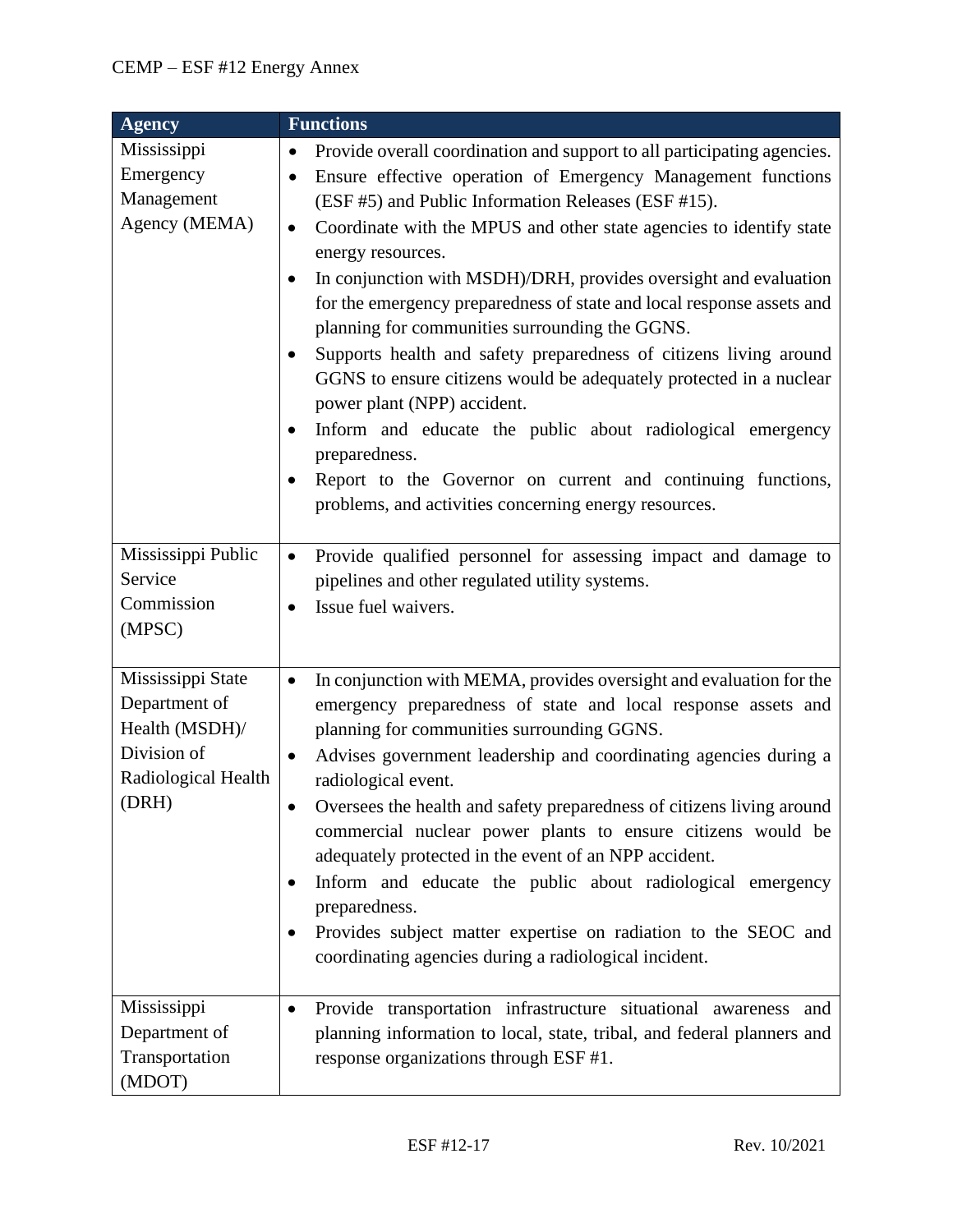| <b>Agency</b>                                                                                     | <b>Functions</b>                                                                                                                                                                                                                                                                                                                                                                                                                                                                  |
|---------------------------------------------------------------------------------------------------|-----------------------------------------------------------------------------------------------------------------------------------------------------------------------------------------------------------------------------------------------------------------------------------------------------------------------------------------------------------------------------------------------------------------------------------------------------------------------------------|
| Mississippi<br>Department of<br>Transportation<br>(MDOT) cont.                                    | Coordinates activities and shares information needed to ensure that<br>$\bullet$<br>the energy infrastructure sectors can efficiently and effectively<br>coordinate and integrate energy assurance activities.<br>Provide information on natural gas and hazardous liquid pipelines and<br>$\bullet$<br>liquefied natural gas facilities.<br>Provide information on waterway movement of energy supplies,<br>$\bullet$<br>including petroleum products and liquefied natural gas. |
| Mississippi Military<br>Department<br>(MMD)/Mississippi<br><b>National Guard</b><br>(MSNG)        | Assist in transportation of resources and equipment to critical<br>$\bullet$<br>facilities until services are restored.<br>Provide technicians and operators for generators as available.<br>$\bullet$                                                                                                                                                                                                                                                                            |
| Mississippi<br>Development<br>Authority (MDA)/<br>Energy and Natural<br><b>Resources Division</b> | Will be called on during extreme emergencies to help staff the EOC<br>$\bullet$<br>and provide points of contact when power outages and/or fuel supplies<br>are the concern.                                                                                                                                                                                                                                                                                                      |

**8. AUTHORITIES and REFERENCES.** The procedures in this ESF #12 Energy Annex are built on the core coordinating structures of the CEMP and references listed below. The specific responsibilities of each department and agency are described in the respective ESF, Support, and Incident Annexes, internal agency plans, policies, and procedures. See the CEMP Base Plan or the SEOC Operations Section for a comprehensive list of Authorities and References.

- **a.** Robert T. Stafford Disaster Relief and Emergency Assistance Act; amended the Disaster Relief Act of 1974, PL 93-288. [https://www.fema.gov/sites/default/files/2020-03/stafford-act\\_2019.pdf](https://www.fema.gov/sites/default/files/2020-03/stafford-act_2019.pdf)
- **b.** Public Law 104-321, October 1996 (EMAC) [Public Law 104-321, October 1996](https://www.congress.gov/104/plaws/publ321/PLAW-104publ321.pdf)
- **c.** MS Code, Ann.  $\hat{A}\$  33-15(1972): Mississippi Emergency Management Act of 1995, Title 33-15, et al. [Successor to Mississippi Emergency Management Law of 1980] [MS Code 33-15](https://law.justia.com/codes/mississippi/2010/title-33/15/)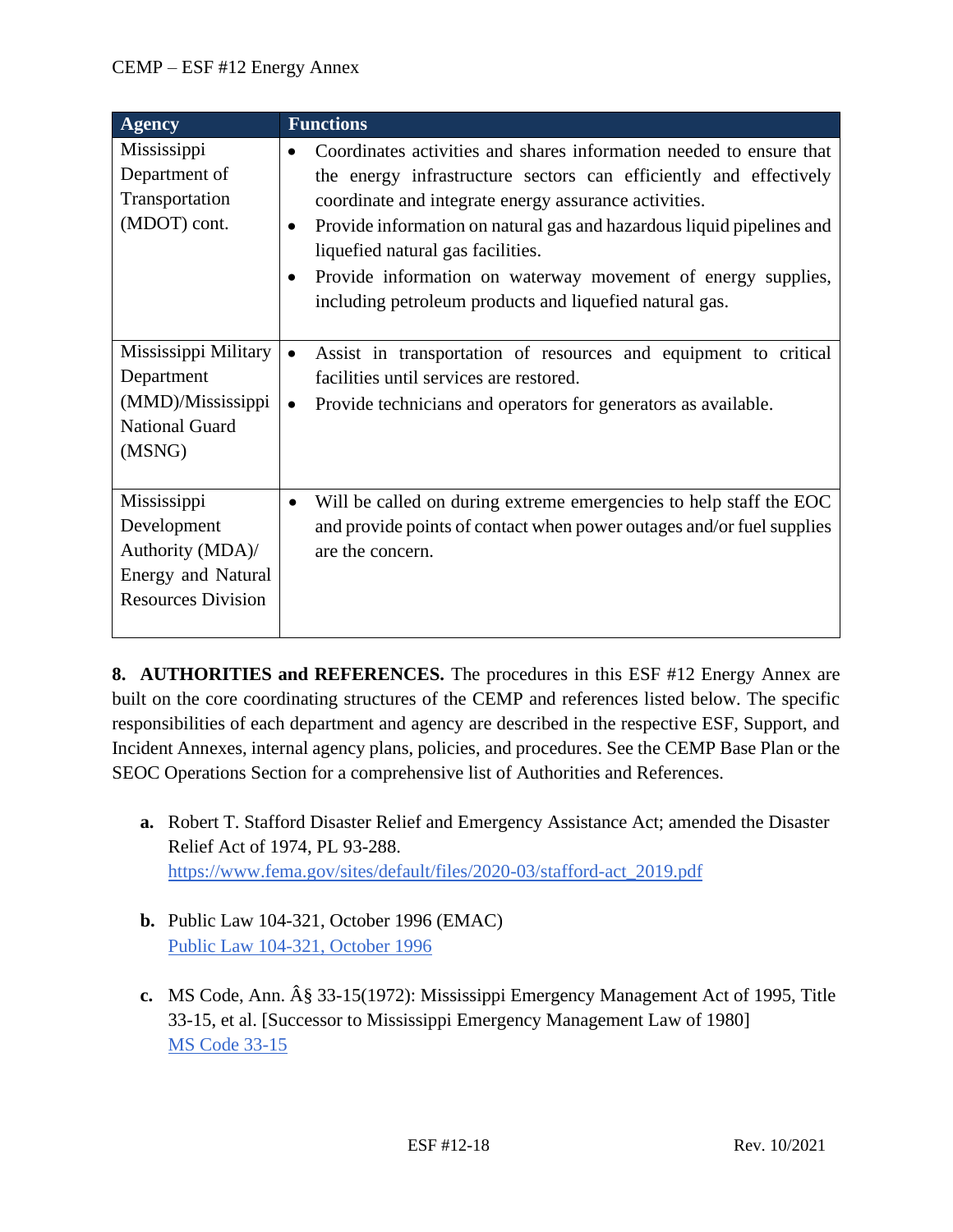- **d.** MS Code, Title 45, Chapter 18 Emergency Management Assistance Compact (EMAC) [Mississippi Code of 2018, Title 45, Chapter 18](https://law.justia.com/codes/mississippi/2018/title-45/chapter-18/)
- **e.** National Preparedness Goal, Second Edition, September 2015 <https://www.fema.gov/media-library/assets/documents/25959>
- **f.** National Incident Management System, Third Edition, October 2017 <https://www.fema.gov/media-library/assets/documents/148019>
- **g.** National Response Framework, Fourth Edition, October 2019 [https://www.fema.gov/sites/default/files/2020-04/NRF\\_FINALApproved\\_2011028.pdf](https://www.fema.gov/sites/default/files/2020-04/NRF_FINALApproved_2011028.pdf)
- **h.** National Disaster Recovery Framework, Second Edition, June 2016 [https://www.fema.gov/sites/default/files/2020-](https://www.fema.gov/sites/default/files/2020-06/national_disaster_recovery_framework_2nd.pdf) [06/national\\_disaster\\_recovery\\_framework\\_2nd.pdf](https://www.fema.gov/sites/default/files/2020-06/national_disaster_recovery_framework_2nd.pdf)
- **i.** National Protection Framework, Second Edition, June 2016 [https://www.fema.gov/sites/default/files/2020-04/National\\_Protection\\_Framework2nd](https://www.fema.gov/sites/default/files/2020-04/National_Protection_Framework2nd-june2016.pdf)[june2016.pdf](https://www.fema.gov/sites/default/files/2020-04/National_Protection_Framework2nd-june2016.pdf)
- **j.** National Prevention Framework, Second Edition, June 2016 [https://www.fema.gov/sites/default/files/2020-04/National\\_Prevention\\_Framework2nd](https://www.fema.gov/sites/default/files/2020-04/National_Prevention_Framework2nd-june2016.pdf)[june2016.pdf](https://www.fema.gov/sites/default/files/2020-04/National_Prevention_Framework2nd-june2016.pdf)
- **k.** FEMA National Incident Support Manual, Change 1, January 2013 [https://www.fema.gov/sites/default/files/2020-](https://www.fema.gov/sites/default/files/2020-04/FEMA_National_Incident_Support_Manual-change1.pdf) [04/FEMA\\_National\\_Incident\\_Support\\_Manual-change1.pdf](https://www.fema.gov/sites/default/files/2020-04/FEMA_National_Incident_Support_Manual-change1.pdf)
- **l.** FEMA Incident Action Planning Guide, July 2015 [https://www.fema.gov/sites/default/files/2020-](https://www.fema.gov/sites/default/files/2020-07/Incident_Action_Planning_Guide_Revision1_august2015.pdf) [07/Incident\\_Action\\_Planning\\_Guide\\_Revision1\\_august2015.pdf](https://www.fema.gov/sites/default/files/2020-07/Incident_Action_Planning_Guide_Revision1_august2015.pdf)
- **m.** FEMA Developing and Maintaining Emergency Operations Plan, Comprehensive Preparedness Guide (CPG) 101, Version 3.0, September 2021 [https://www.fema.gov/sites/default/files/documents/fema\\_cpg-101-v3-developing](https://www.fema.gov/sites/default/files/documents/fema_cpg-101-v3-developing-maintaining-eops.pdf)[maintaining-eops.pdf](https://www.fema.gov/sites/default/files/documents/fema_cpg-101-v3-developing-maintaining-eops.pdf)
- **n.** State of Mississippi Comprehensive Emergency Management Plan, January 2022 [MEMA Downloads/CEMP](https://msmema.sharepoint.com/Shared%20Documents/Forms/AllItems.aspx?id=%2FShared%20Documents%2FMEMA%20Downloads%2FComprehensive%20Emergency%20Management%20Plan%20%2D%202022&viewid=8f98db8b%2D85b5%2D471a%2Db3cc%2D6cc4ee9e7407)